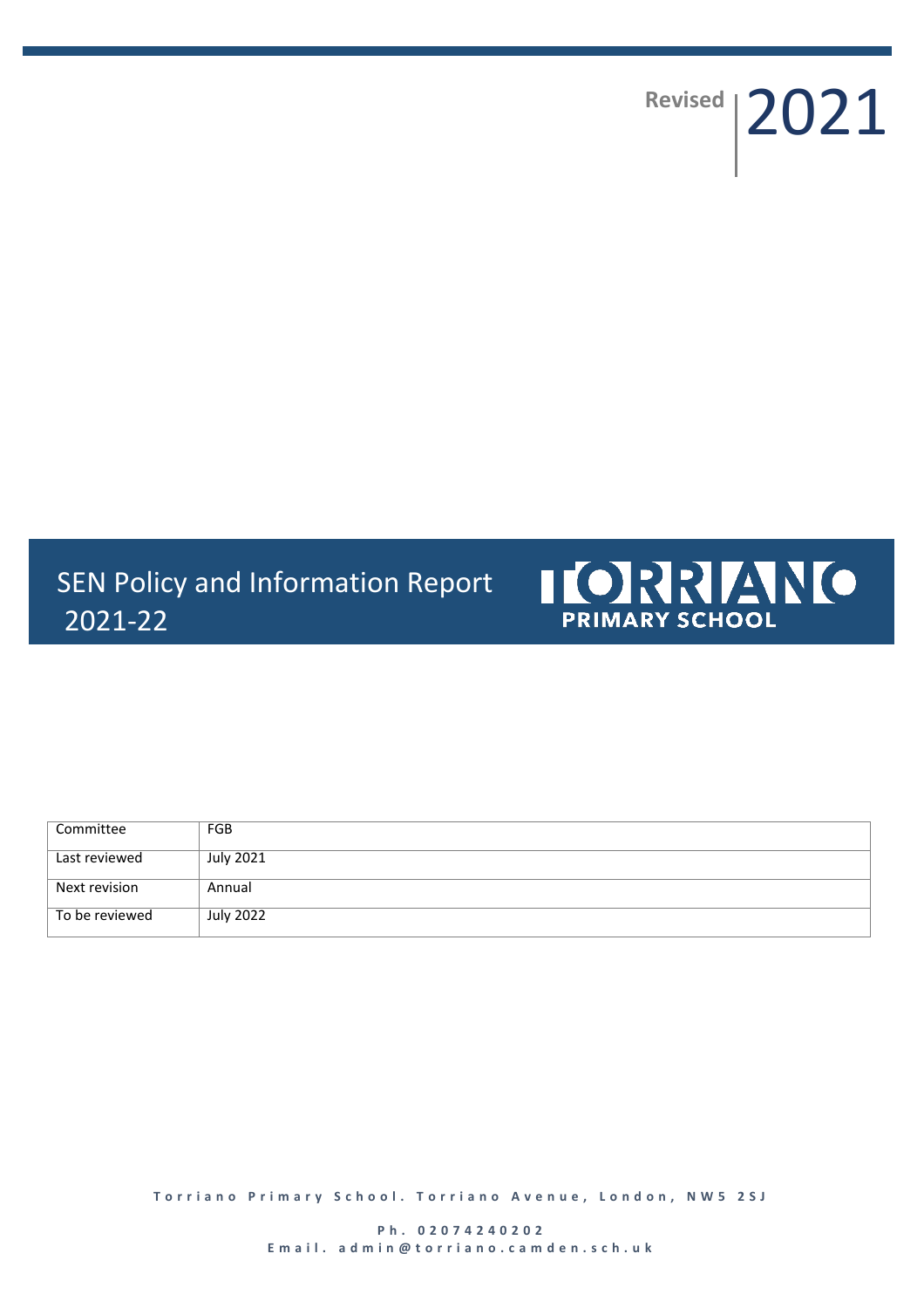# **Contents**

## <span id="page-1-0"></span>**1. Aims**

This policy and information report aims to:

- o Set out how our school will support and make provision for pupils with Special Educational Needs or Disabilities (SEND)
- o Explain the roles and responsibilities of everyone involved in providing for pupils with SEND

At Torriano Primary School, we believe that:

- $\circ$  Every child has a fundamental right to education and is entitled to the opportunities that allow them to achieve and maintain good levels of learning;
- o Every child should have access to a broad and balanced education, including the provision of an appropriate curriculum based on national guidelines;
- o Every child has unique characteristics, interests, abilities, and learning needs;
- o Every teacher should be able to teach children with SEND and have high aspirations for all children;
- o Parents/Carers have a vital role to play in supporting their child's education.

Our School Governors and our Inclusion Team are fully committed to making Torriano Primary School an inclusive school community through the provision of appropriate resources, and through planning and teaching that addresses the varied needs of all our pupils.

We recognise that this commitment reflects our Rights Respecting School ethos and international human rights standards as expressed in the UN Convention on the Rights of the Child and a commitment to valuing diversity, tackling discrimination, promoting equality and fostering good relationships, in line with the Equality Act 2010.

# <span id="page-1-1"></span>**2. Legislation and guidance**

This policy details Torriano Primary School's individual approach to supporting children with Special Educational Needs or Disabilities (SEND), and outlines the school's commitment to fulfilling the responsibilities outlined in the SEND Code of Practice 0 – 25 (September 2014) 3.65.

This policy also takes into account the following guidance and documents: Equality Act 2010; Advice for Schools (DfE Feb 2013); Schools' SEND Information Report Regulations 2014; Teachers' Standards 2012.

This document should be read in conjunction with our 'School Local Offer', which provides information to parents about the specific support that we offer children with SEND in our schoo[l https://www.torriano.camden.sch.uk/send-local-offer/what-is-a](https://www.torriano.camden.sch.uk/send-local-offer/what-is-a-local-offer/)[local-offer/](https://www.torriano.camden.sch.uk/send-local-offer/what-is-a-local-offer/)

You can also find information on the SEND services and support provided by the Local Authority at [www.localoffer.camden.gov.uk.](http://www.localoffer.camden.gov.uk/)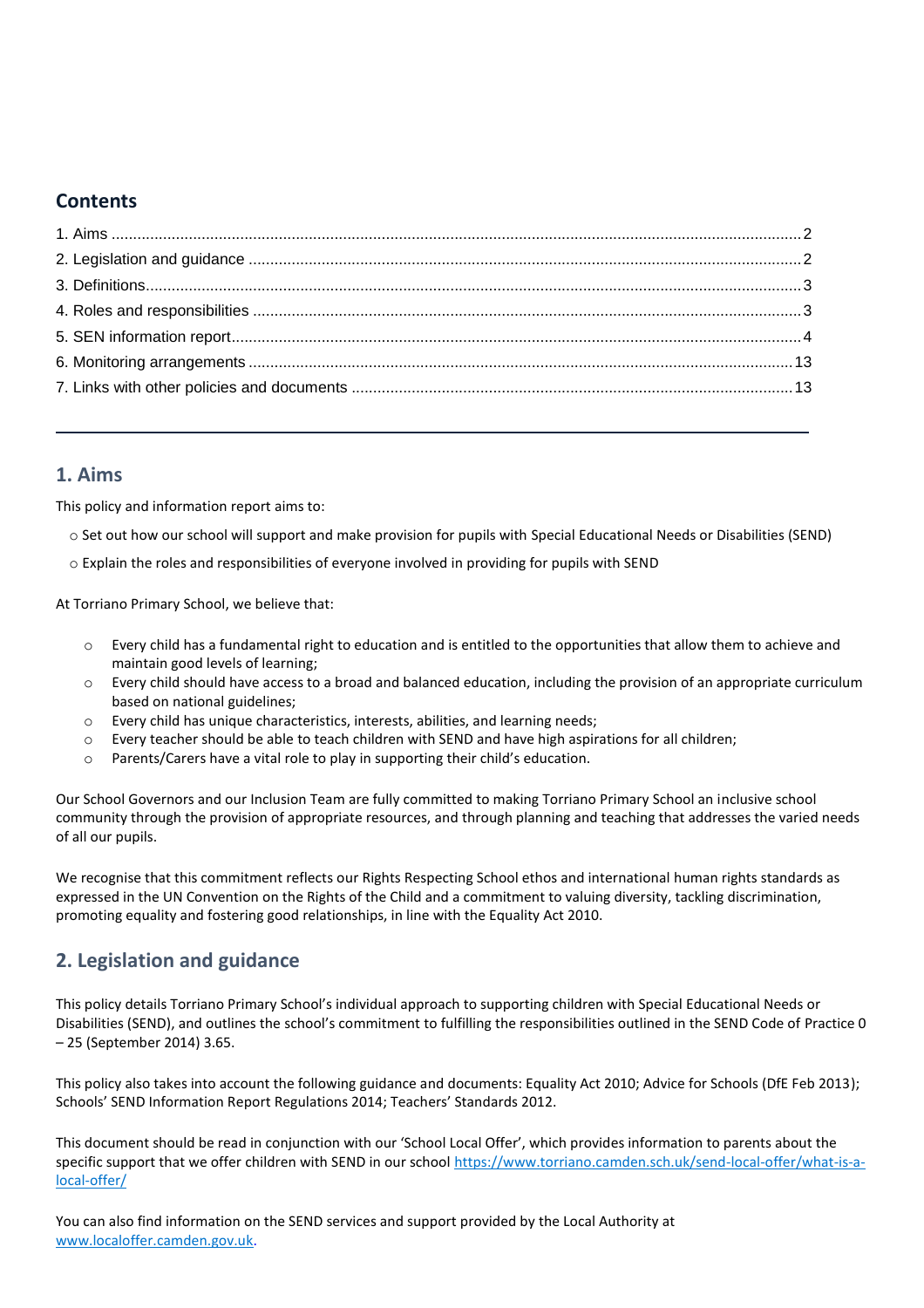# <span id="page-2-0"></span>**3. Definitions**

According to the SEND Code of Practice, a child or young person has 'SEND' (or 'SEN') if they have a learning difficulty or disability which calls for special educational provision to be made for him or her.

A child of compulsory school age or a young person has a learning difficulty or disability if he or she:

- $\circ$  has a significantly greater difficulty in learning than the majority of others of the same age, or
- $\circ$  has a disability which prevents or hinders him or her from making use of facilities of a kind generally provided for others of the same age in mainstream schools.

More specifically, in an education setting such as ours, a child is identified as 'SEND Support' when they need provision that is additional to or different from the educational provision normally available to pupils of the same age. The inclusion team uses information from families, children, teaching staff and other professionals to decide which children require SEND Support.

Of those children who are identified and classed as SEND Support, their needs are categorised according to one or more of the following broad areas of need. These categories help us to plan appropriate support for any children with SEND and are drawn from the Code of Practice:

- o Communication and interaction e.g. speech, language and communication needs (SLCN); Autism Spectrum Disorder (ASD), Asperger's Syndrome
- o Cognition and learning e.g. Specific Learning Difficulties (SpLD); moderate learning difficulties (MLD), dyslexia, dyscalculia, dyspraxia, Severe Learning Difficulties (SLD)
- o Social, mental and emotional health e.g. attention deficit hyperactive disorder (ADHD); depression, eating disorder, attachment disorder, self-injury
- o Sensory and/or physical e.g. Vision impairment (VI); Deafness Multi- Sensory impairment (MSI); Cerebral Palsy etc.

Any child with a medical condition may have an Individual Health Care Plan, particularly those with long term or complex medications. In some cases pupils may have a medical condition and SEND, and their care will be well coordinated.

# <span id="page-2-1"></span>**4. Roles and responsibilities**

## **4.1 The SENCO**

The Interim Director of Inclusion and SENCO at Torriano Primary School is Michelle Rae. She holds a Masters of Education (SEND) as well as the National Award for SEND Coordination.

She is responsible for:

- o Day-to-day implementation of this SEND Policy and overseeing the implementation of the school's Policy on Medical Needs and Supporting Pupils with Medical Conditions.
- $\circ$  Keeping up to date with developments in SEND and providing staff with access to appropriate training;
- o Maintaining a list of the school's children with SEND, overseeing their records and reviews, monitoring their progress;
- o Ensuring that individual My Plan documents are implemented for children with SEND;
- o Working closely with parents and carers of children with SEND;
- o Working closely with staff to monitor, advise and support them in relation to SEND provision;
- o Working closely with external agencies such as the Educational Psychology Service;
- o Working closely with and supporting the named Governor for SEND, Shula Chiat;
- o Being part of the Senior Leadership Team (SLT).
- o Safeguarding

The Assistant SENCO is Natalie Reilly. She holds a Level 3 Award in Speech and Language Support for 5-11s (QCF), a Level 2 Award in British Sign Language and is trained in using the SPELL Framework and TEACCH Approach to help support children with Autism.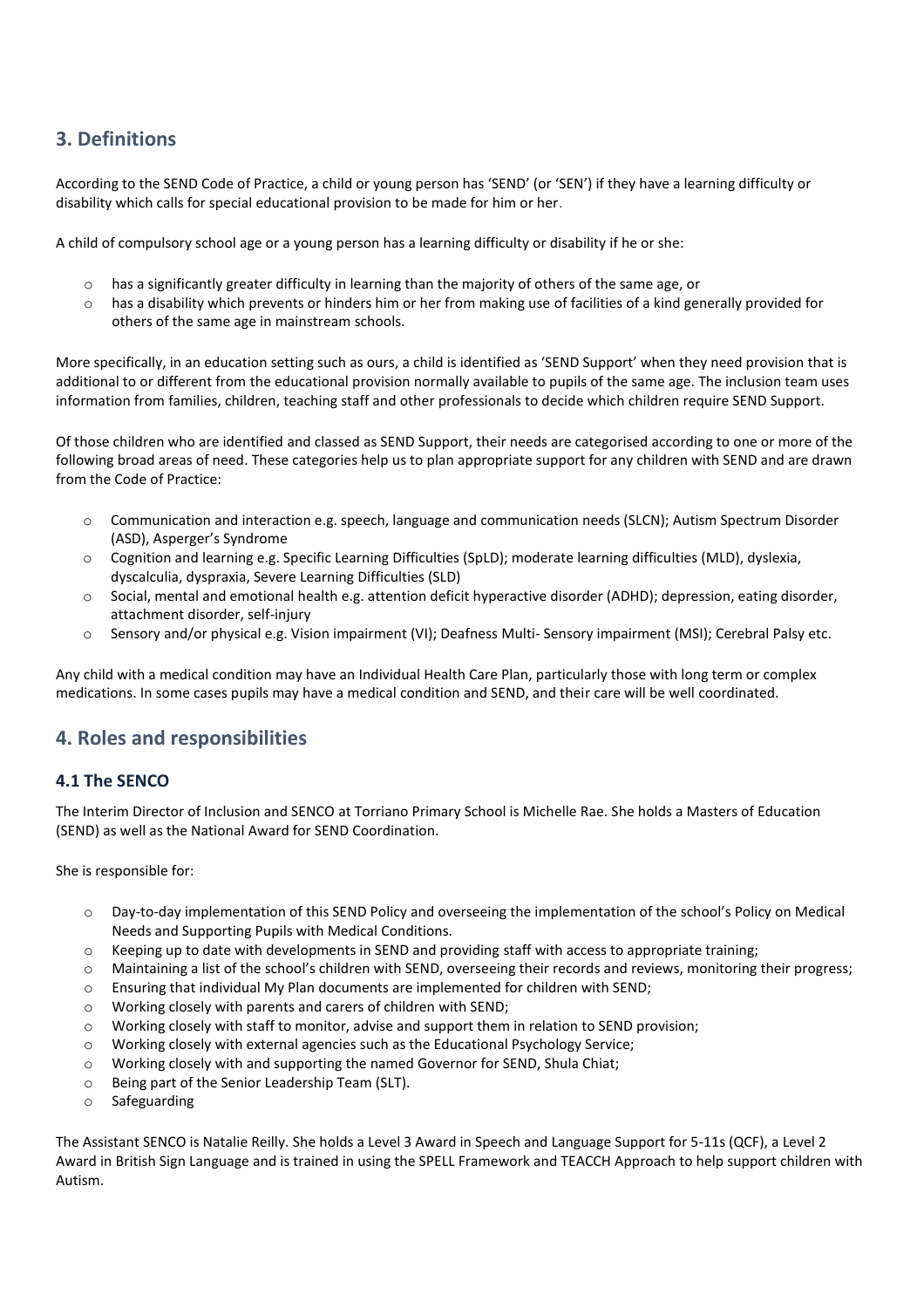She is responsible for:

- Supporting staff in achieving high standards in teaching to pupils across the N-11 age range, ensuring the needs and abilities of all pupils are met in accordance with the school policy.
- o Supporting the Interim Director of Inclusion and LRB team in the planning and assessment of intervention programmes.
- o Keeping up-to-date existing monitoring and recording systems in order to track SEND pupils towards the achievements of targets set, including provision mapping.
- $\circ$  Supporting the Director of Inclusion in building effective working partnerships with parents and other multi-agencies with the aim of enlisting best quality support and provision for individual pupils.
- o Supporting the Director of Inclusion to monitor, evaluate and review pupil progress.
- o Supporting teaching staff and teaching assistants in developing resources to enhance quality of teaching so the curriculum is differentiated and well matched to pupils' needs and aptitudes.
- o Supporting the Interim Director of Inclusion to ensure that the school's inclusion systems and equal opportunities are embedded in the curriculum and implemented by all staff.
- Providing support to colleagues and children in relation to speech, language and communication, such as in the areas of Makaton, Board Maker and Colourful Semantics.
- o Supporting the Interim Director of Inclusion in planning for transition of SEND children.

### **4.2 The SEN governor**

The SEN governor will:

- o Help to raise awareness of SEN issues at governing body meetings
- o Monitor the quality and effectiveness of SEN and disability provision within the school and update the governing body on this
- o Work with the headteacher and SENCO to determine the strategic development of the SEN policy and provision in the school

## **4.3 The headteacher**

The headteacher will:

- o Work with the SENCO and SEN governor to determine the strategic development of the SEN policy and provision within the school
- o Have overall responsibility for the provision and progress of learners with SEN and/or a disability

### **4.4 Class teachers**

Each class teacher is responsible for:

- o The progress and development of every pupil in their class
- $\circ$  Working closely with any teaching assistants or specialist staff to plan and assess the impact of support and interventions and how they can be linked to classroom teaching
- o Working with the SENCO to review each pupil's progress and development and decide on any changes to provision
- o Ensuring they follow this SEN policy

## <span id="page-3-0"></span>**5. SEN information report**

## **5.1 The kinds of SEN that are provided for**

Our school currently provides additional and/or different provision for a range of needs, including:

- o Communication and interaction, for example, autistic spectrum disorder, Asperger's Syndrome, speech and language difficulties
- o Cognition and learning, for example, dyslexia, dyspraxia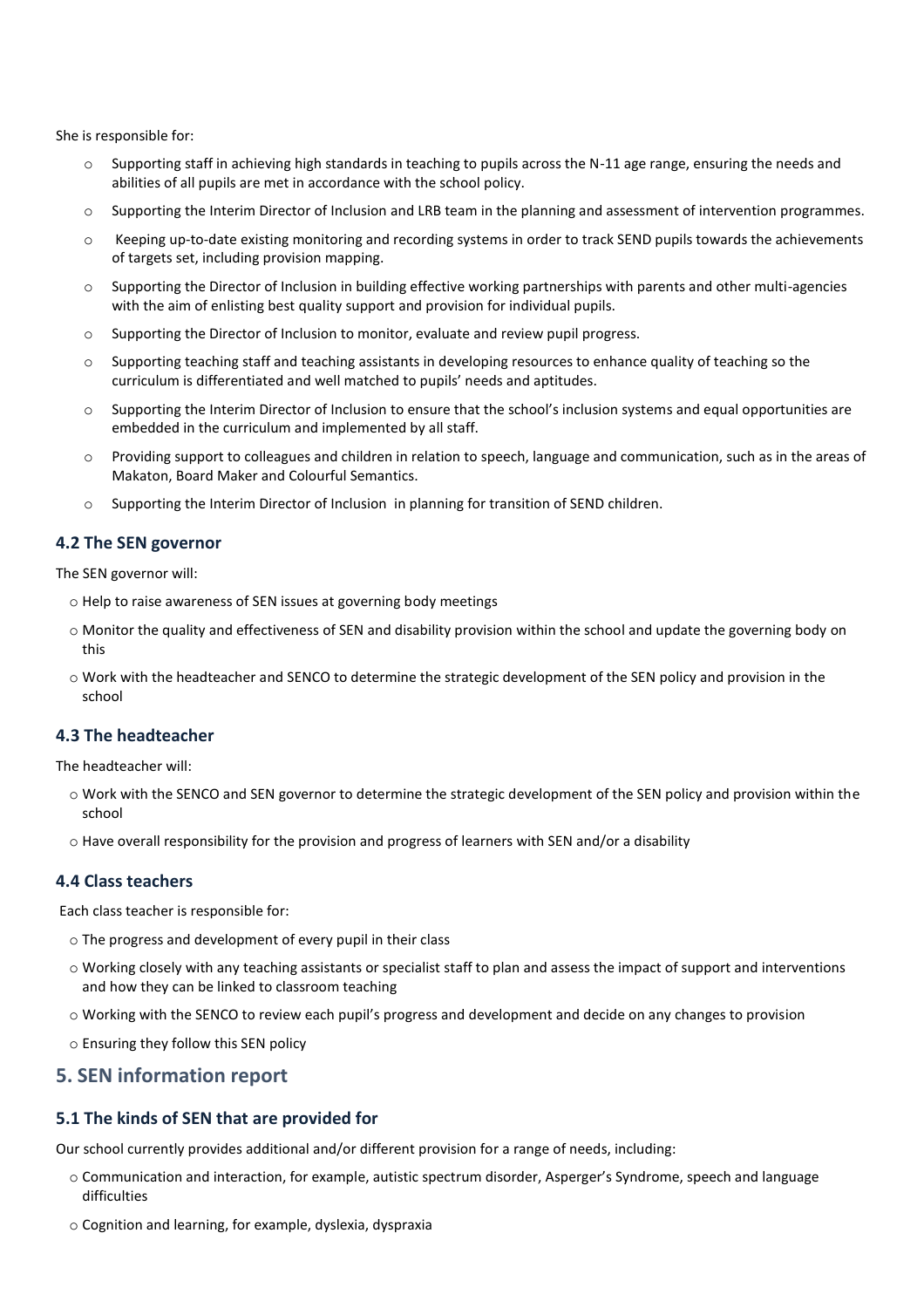- o Social, emotional and mental health difficulties, for example, attention deficit hyperactivity disorder (ADHD)
- o Sensory and/or physical needs, for example, visual impairments, hearing impairments, processing difficulties, epilepsy
- o Moderate/severe/profound and multiple learning difficulties

## **5.2 Identifying pupils with SEN and assessing their needs**

At Torriano Primary School, we place great importance on the early identification of children with barriers to learning and recognise the need for early intervention. We have a clear pathway in place that helps us to identify children to be monitored or those needing intervention support on the basis of the amount of progress they make (this can include academic attainment and also wider developmental or social and emotional needs). A child is identified as making less than expected progress, given their age and individual circumstances, when their progress:

- $\circ$  is significantly below than that of their peers starting from the same baseline;
- o fails to match or better the child's previous rate of progress;
- o fails to close the attainment gap between the child and their peers;
- o widens the attainment gap.

We identify the children who are making less than expected progress through a thorough, school-wide, inclusion process. This process draws on the observations and expertise of the whole school community, including the parents and families, the children themselves, the class teacher and other professionals. It also places the class teacher at the centre of this informationgathering process and recognises that they have ultimate responsibility in identifying, planning for, and supporting children to accelerate their progress and overcome their barriers to learning. Progress is monitored closely at termly pupil progress meetings and more regularly through teacher observations and assessment opportunities.

In addition, we ensure that we recognise and distinguish those factors which may impact upon progress and attainment but which do not, in themselves, constitute a Special Educational Need. For example:

- o Attendance and Punctuality
- o Health and Welfare
- o English as an Additional Language (EAL)
- o Being in receipt of Pupil Premium Grant
- o Being a Looked After Child

#### Assessment On Entry/Early Identification

When a child enters the school, we will gather paperwork from any previous settings and ask the parents/carers whether they have any SEND or broader concerns. We recognise that parents know their children best and it is important to listen and understand when parents express concerns about their child's development. We further assess all children during their first halfterm in our school through careful and sensitive classroom observation and regular progress reviews. We take great care to establish whether lack of progress is because a pupil has English as an Additional Language (EAL), for example, by talking to the child (and parents) in her/his home language.

#### Initial Concerns

At any time, teachers, parents/carers, the Interim Director of Inclusion, Senior Leaders and Headteacher are available to hear or raise concerns about a child and to act accordingly. Throughout the year we conduct sensitive classroom observations and thorough curriculum assessments, encouraging the different staff that come into contact with a child to share their observations. We listen carefully to what staff, children and parents tell us at any time during the year. However, we also have a very clear timetable in place to ensure that we gather and evaluate all of the information about every child and use a graduated system to plan adequate support for all. This process is facilitated by a series of termly meetings outlined below.

#### Pupil Progress Meetings

These meetings are held termly between member of SLT and class teachers and provide an opportunity to review and discuss the progress of each child in the class and to correlate different data and observations, such as a child's attendance, attainment, progress, behaviour etc. The Interim Director of Inclusion will also look at a variety of additional reports (for example from the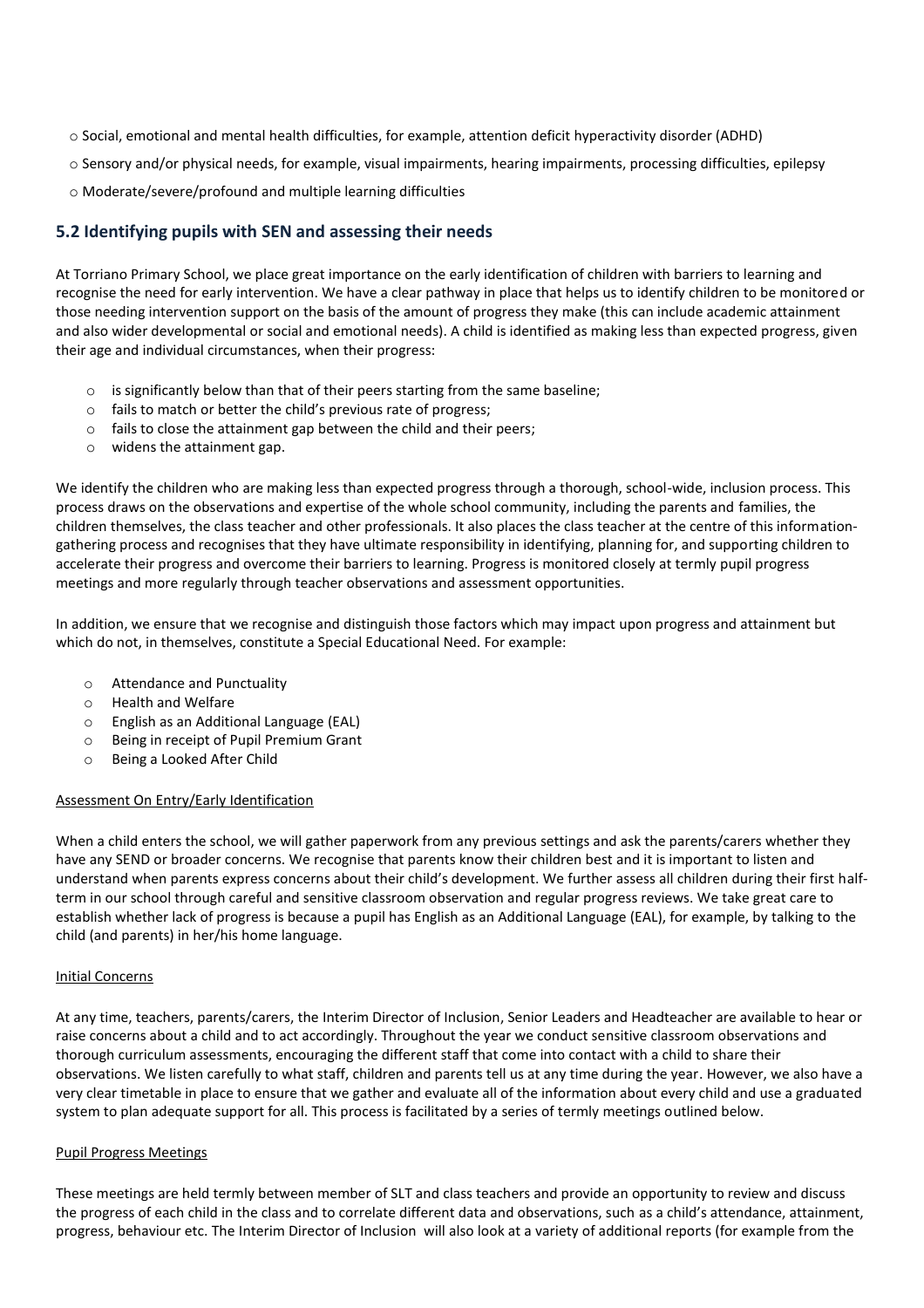Assessment Leader, Pastoral Care Leader, EWO, or from Teaching Assistants who deliver interventions across the School) and will have an overview of whole school provision and of individual children's needs.

The teachers draw on the Interim Director of Inclusion 's professional knowledge to affirm thinking and clarify possibilities, using the collated data and observations to identify children who may need extra support (based on the broader conception of progress outlined at the beginning of this document). This discussion focuses on identifying children who may be in need of extra monitoring or support and on reviewing those who have already been identified as requiring SEND Support. Some children's progress may be hindered by broader causal factors e.g. social or family circumstances that can be best managed through support from our Pastoral Care Leader or an outside agency. The Interim Director of Inclusion or Pastoral Care Leader will make an appropriate referral following parental consultation and consent.

In most cases the first response to an identified need should be class-based planning and monitoring, and then interventions targeted at a child's identified weakness. Teachers can plan specific programmes to support those needs. Once a programme of time-limited extra support has been planned, progress will be reviewed at the next Pupil Progress Meeting.

Where, despite personalised interventions, a child's progress continues to be unsatisfactory, the Interim Director of Inclusion in collaboration with parents will decide whether to add that child to the School's SEND Support list and to plan for further support under the leadership of the Interim Director of Inclusion .

Those children who have already been identified as SEND Support (and are in receipt of additional educational provision) also have their needs discussed in dedicated meetings each term (Structured Conversations) between class teachers and parents. Please see the section on SEND Support for a fuller explanation of this process.

## **5.3 Consulting and involving pupils and parents**

We will have an early discussion with the pupil and their parents when identifying whether they need special educational provision. These conversations will make sure that:

- o Everyone develops a good understanding of the pupil's areas of strength and difficulty
- o We take into account the parents' concerns
- o Everyone understands the agreed outcomes sought for the child
- o Everyone is clear on what the next steps are

We will always notify parents for their consent when it is decided that a pupil will receive SEN support.

## **5.4 Assessing and reviewing pupils' progress towards outcomes**

### Graduated Approach to SEND

High quality teaching, differentiated for the learning and development of all, is the first step in the educational provision that we offer all children. Some children may require a greater level of personalised, class-based, targeted support, which is planned for by the class teachers. This may include making adaptations to the learning environment or to the method of teaching delivery, specific groupings based on ability, additional adult support in class, additional learning supports such as visual aids or assistive technology, etc. Where there are concerns around a pupil's progress that cannot be met in this way, the class teacher, in conjunction with the Interim Director of Inclusion, will plan for additional monitoring intervention to accelerate a child's progress.

#### Monitoring

- o When a teacher has initial concerns around a child's progress, they will plan for additional class-based support and differentiation to address those needs. These measures will be recorded on weekly planning formats and teachers will evaluate their progress. A 'record of concern' may be completed and forwarded to the Interim Director of Inclusion for monitoring.
- Any child who is being monitored will be reviewed during class teachers' PPA (Planning, Preparation and Assessment) time. If a child fails to make adequate progress during this monitoring period, teachers will plan additional interventions for the child.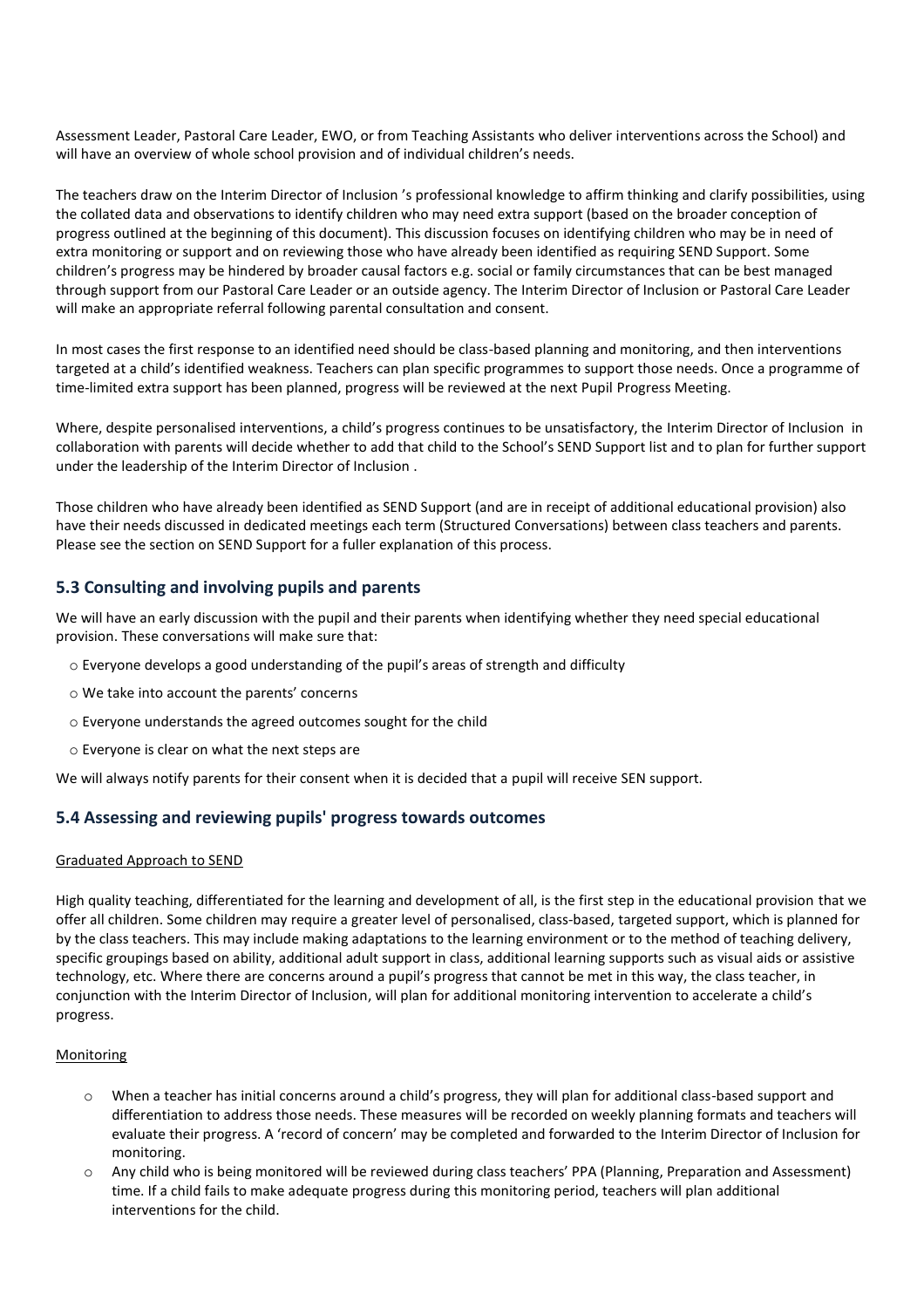### Intervention Support

A child's needs may be best supported by regular small-group or 1:1 withdrawal sessions each week. This support is delivered by a trained member of staff and will target specific areas of need to support a child's progress in areas of weakness.

- $\circ$  The agreed areas of support, and intervention strategies, are selected from a range of high quality and evidence based interventions. These might include the use of one or a combination of provision.
- o Where specific interventions are used, the pupil's progress will be measured within a given time-span.
- o Targets will be set for the child and these will closely monitored.
- o The Interim Director of Inclusion records any interventions on a whole school provision map.
- o The progress of the child is reviewed at least termly during the process outlined above.
- $\circ$  The parents of a child who has been identified as needing intervention support will be notified of this provision.
- $\circ$  Any child who fails to make adequate progress following this cycle of Assess/Plan/Do/Review is then considered by the Interim Director of Inclusion, who will help to plan further support or agree to identify that child as SEND Support. Parents will be consulted of this at every step.

### SEND Support

- $\circ$  A child's needs are categorised as 'SEND Support' when the child has continued to make little or no progress in specific areas over a long period despite differentiated learning opportunities together with targeted interventions. In some cases, a child's SEND may be immediately apparent and the Interim Director of Inclusion will agree to identify those needs and make appropriate referrals immediately.
- o The decision to identify a child as SEND Support must always be agreed by the parents/carers.
- Provision for children who are identified as SEND Support will be overseen and coordinated by the Interim Director of Inclusion.
- o Individually administered interventions and assessments, made by the school or by outside agencies, are managed by the class teacher and the Interim Director of Inclusion. Targets are set on a child's My Plan (IEP) and these will be reviewed termly.
- o Where appropriate, additional support and advice should come from relevant outside agencies, either to the child, class teacher or parent/carers.
- o We will ask for parental permission to seek support from outside agencies. Parents/carers will be kept informed during this time through meetings and reports.
- o A referral form (usually an e-CAF or SPOR) is completed with the parent/carer and child, for any child needing outside agency support.
- o Parents are kept informed about interventions and support that the child is receiving.
- $\circ$  Progress is monitored throughout the year by the class teacher, Interim Director of Inclusion and other Senior Leaders.
- $\circ$  Any child who is identified as SEND support will have the opportunity for a dedicated termly meeting with their parents and class teacher (and sometimes the Interim Director of Inclusion or other professionals). These meetings draw on the principles defined by Achievement for All [http://www.afa3as.org.uk/.](http://www.afa3as.org.uk/)

### Language Resource Base

Torriano Primary School supports a number of children through their Language Resource Base provision. This resource provides regular, dedicated support from our speech and language therapist and other specialist staff, for children with language and communication difficulties, whilst allowing them to access a mainstream school setting.

Admission to our resource base is decided by a dedicated panel at Camden SEN Department and is based on specific criteria. For further information about our Language Resource Base, please speak with the Interim Director of Inclusion or your child's Speech and Language Therapist. A child must have an EHCP prior to referral to the school's Language Resource Base.

### Structured Conversations

- During these meetings, the parents and class teacher discuss their aspirations for the child, how effectively provision has been delivered, what is and is not working well, progress towards short term targets and longer-term objectives, next steps/new goals and support needed to achieve these goals.
- Advice and guidance is shared on how parents can help their child at home to reinforce or contribute to progress.
- Wherever possible, children's views are collected beforehand and taken into account.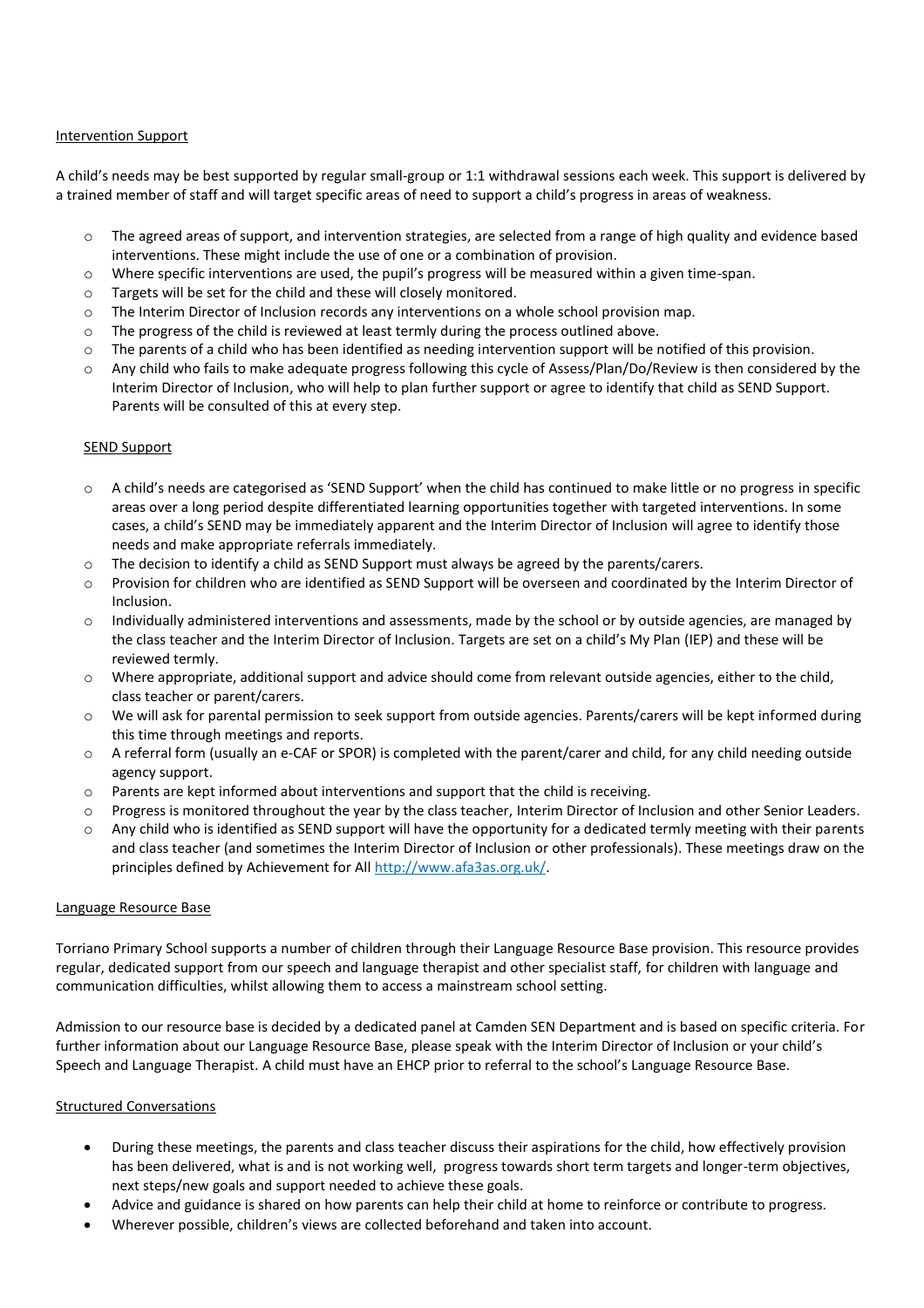- Based on information gathered during the meeting, targets are reviewed and set. These targets may also incorporate advice from outside agencies. Targets are recorded on a child's My Plan.
- A copy the child's My Plan is sent home to the parent/carer. They are encouraged to discuss and contribute in this process through the meeting and by making amendments to the draft copy.
- A copy of the child's My Plan is also given to all those working with that child.
- The My Plan is updated at least termly and includes a scale to measure progress towards each target.

#### Criteria for Exiting The SEND Register/SEND Support

Where a child has made significant progress and the class teacher, Interim Director of Inclusion and parents feel that their needs can be met within the normal educational provision available to a pupil of that age, the child's progress will be celebrated. The Interim Director of Inclusion will consider removing that child from the SEND Support profile, although they will continue to be monitored closely by the class teacher and Interim Director of Inclusion.

The majority of pupils with learning difficulties will have their special educational needs met at 'SEND Support'. There will, however, be some who continue to experience a much higher level of difficulty than their peers in making progress in their education. Where, despite continuing intervention at SEND Support, there is evidence that the child is still experiencing severe, long-term and complex difficulties, the Interim Director of Inclusion and parents/carers would consider referring the pupil to the Local Authority for an Education, Health and Care needs assessment.

### Education, Health and Care Plans (previously called 'Statements')

An Education, Health and Care (EHC) Plan is a statutory document that may follow a child up until the age of 25 years and will set out clearly what their needs are, what support they should get to meet those needs, and the expected/desired outcome of the support. This single plan outlines the support that a child will need for education in school, as well as support from health and care services.

The Education element of the plan will explain what is needed for the child/young person to attend school and achieve the best they can in their learning. It will state which school the child will go to and, if applicable, the support the child/young person will receive to travel from home to school.

The Health element of the plan will set out any health services or health support that the child needs to ensure they can attend school and participate fully in school life.

The Social Care element of the plan will set out any services that the Local Authority will provide to support the child and their family to live as 'ordinary' a life as possible.

If a child is to be assessed for an EHC Plan, the Interim Director of Inclusion will work closely together with parents and children to explain the process and gather their views, including their hopes and aspirations for the future. A number of assessments and reports may occur during this process. These, along with any other evidence the school has collected, will be sent to a panel convened by Camden Council's Special Educational Needs and Disabilities Service, who will decide whether to proceed with an EHC Plan. In some cases, the school may be given help to access the resources in the Local Offe[r www.localoffer.camden.gov.uk,](http://www.localoffer.camden.gov.uk/) without the need for an EHC plan.

If Camden SEND Service agree to provide an EHC Plan, the SEND Code of Practice 2014 states that it will be drawn up within 20 weeks from the date of request. A draft Plan is sent to parents/carers for amendments and approval. It will name the school the child is to be educated at and the level of support that Camden will provide. This support varies depending on the pupils' needs and may include:

- o One-to-one support from a Teaching Assistant;
- o Teaching support on a weekly basis;
- o Transport support;
- o The provision of specialist equipment or advice from outside agencies such as Speech Therapists or Occupational Therapists.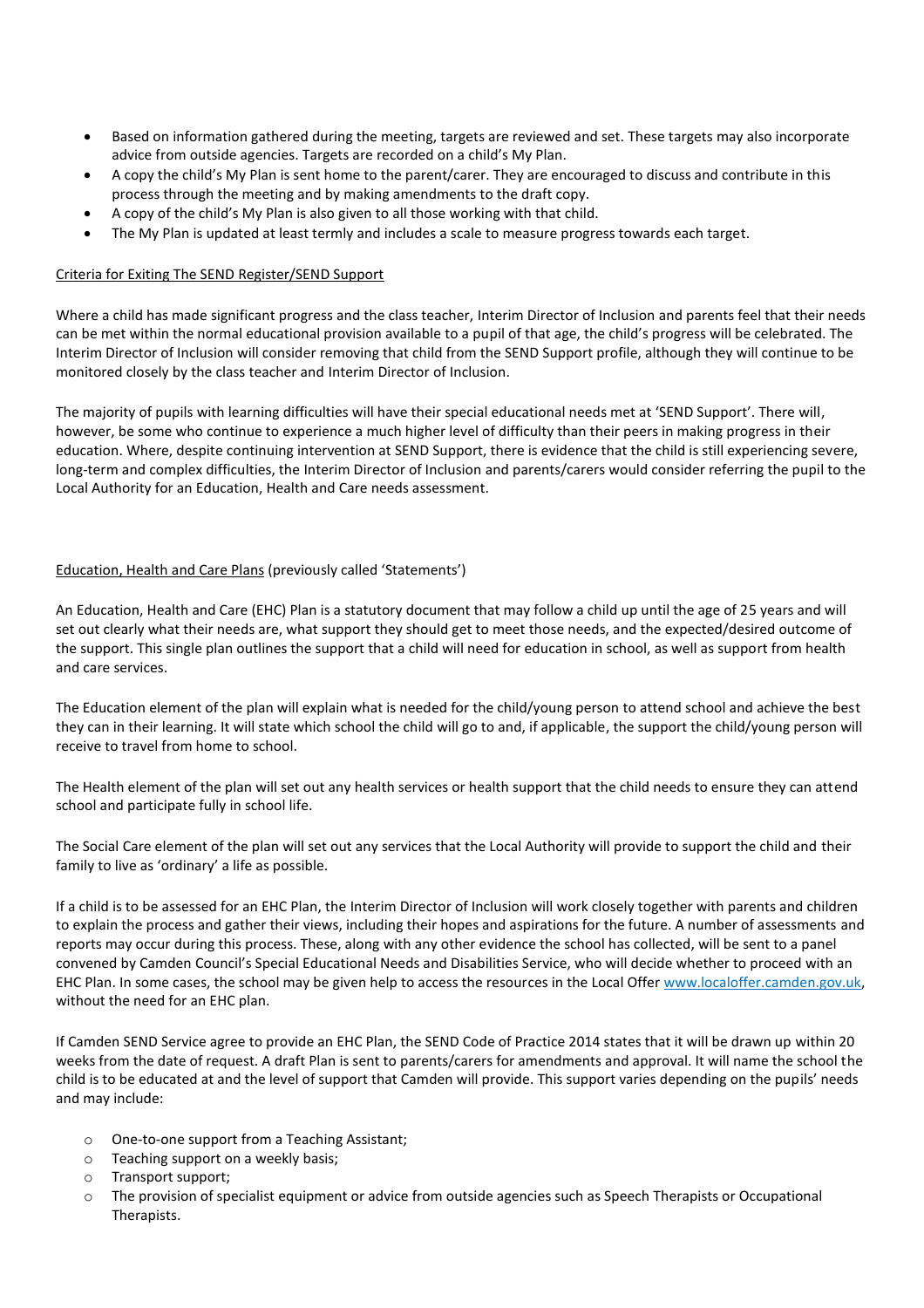If an EHC Plan is agreed, parents/carers and children will be involved every step of the way, and parents/carers have the right to appeal if they disagree with the panel's decision. Throughout the process, parents' and/or carers' views, supported by professional assessments, will be used to create the EHC Plan. Where the child is old enough and able, we encourage the child to contribute to planning too.

Once an EHC Plan is issued, the Interim Director of Inclusion ensures that all of the actions and provision outlined in the Plan as the school's responsibility are carried through. In addition:

- o There is a continuation of the current school-time provision for the child as outlined in the SEND Support section;
- o Targets are set for the child based on the EHC Plan;
- o The class teacher, Interim Director of Inclusion and outside agencies complete a My Plan in collaboration with parents/carers and children, detailing the special provision to be made for that child;
- o The progress of the child is reviewed termly;
- o This process is supported by members of the Senior Leadership Team;
- $\circ$  The outcomes and provision detailed in the EHC Plan are formally reviewed annually (led by the Interim Director of Inclusion), in collaboration with any relevant outside agencies, and with parents/carers and children, and is then submitted to Camden Council for approval.

EHC Plans include key targets and detail the provision and support needed to achieve those. However, the EHC Plan now covers the child/young person from age 0 up to 25 years of age, focuses more on long-term and medium-term outcomes, and aims to place greater emphasis on the views of the families and children/young people concerned. An EHC Plan is legally binding and usually implies provision of additional resources for the school and/or family.

Further information can be found in the Camden Local Offe[r http://www.localoffer.camden.gov.uk](http://www.localoffer.camden.gov.uk/)

## **5.5 Supporting pupils moving between phases and preparing for adulthood**

We will share information with the school, college, or other setting the child is moving to. We will agree with parents and pupils which information will be shared as part of this.

## Transition Arrangements

The school places great emphasis on sharing information and providing supported, positive transitions for all pupils moving to or from the school. When a child moves up to the next class, we organise handover meetings where teachers and support staff make sure that the new Class Teacher and Teaching Assistant (TA) have a clear understanding of the needs of all children. In addition:

- o Transitions to secondary school are supported by our Senior Leaders, Y6 team, Community Liaison Officer and Pastoral Care Leader. Procedures include induction days, transition meetings with parents, visits to secondary schools, visits from Secondary SENDCos, supporting parents to complete transition forms, and 'parent-to- parent' information sharing about secondary school choices;
- o Transitions to and from our school include sharing information from/with other settings. Where a child has SEND, the Interim Director of Inclusion will directly make contact with parents and the previous setting. Teaching staff go through the routines and timetables with the new child and provide a pupil buddy during the settling period.

## **5.6 Our approach to teaching pupils with SEN**

### Supporting Teaching and Learning

Torriano Primary School leaders – including the Interim Director of Inclusion - work with teachers and support staff to provide effective teaching and support for children with SEND in a variety of ways. These include:

- o carefully differentiated planning which ensures that all children are able to make progress;
- o supporting the class teacher to take full responsibility for the learning and progress of all children;
- o using a wide variety of teaching approaches, including guiding learning through demonstration;
- o creating visually supportive, communication friendly classrooms;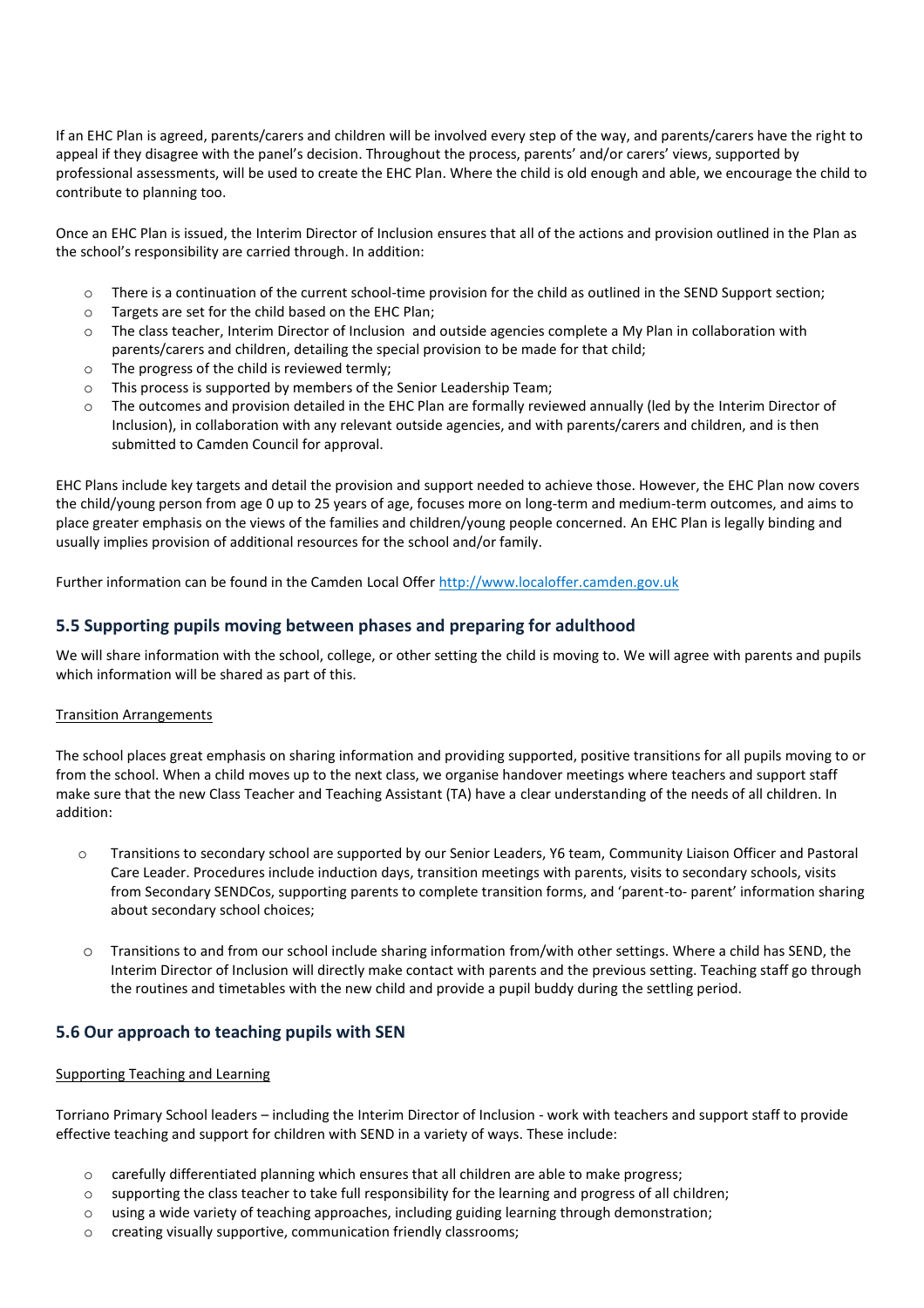- o providing visual support material;
- o providing a stimulating, rich and interactive classroom environment;
- o using regular, clear and rigorous assessments that help teachers to track pupils' progress and identify gaps in their understanding;
- o using our marking policy to make sure that children know how to improve their work;
- o providing additional adult support from well trained and well supervised Teaching Assistants
- $\circ$  making available specialist equipment and digital /assistive technology to support access and participation in learning.

#### Expertise and Training of Staff

All Teaching Assistants receive regular training that is responsive to the SEND needs within the school. In addition, they attend individual training sessions to develop their specialist knowledge, for example about particular SENDs or approaches, or individual medical needs. Teachers and Support Staff also undergo a rigorous performance management process where their training needs are identified and supported by Senior Leaders and their progress is reviewed on a termly basis.

We regularly review and evaluate the interventions we offer in school to ensure they are impactful and well matched to the specific needs of the children. Some of the interventions provided in school include:

- o *Early Years & KS1 Talkboost* supports language delayed children with their language and communication skills.
- o *Lego Therapy* encourages children to work together to construct LEGO models following clear diagrams and practicing turn-taking and following instructions.
- o *Socially Speaking* involves practice skills needed to develop and maintain relationships.
- o *Time To Talk* which aims to teach and develop oral language and social interaction skills.
- o *Box Clever* aims to provide play experiences at the same time as language stimulation.
- o *Attention Autism* aims to develop natural and spontaneous communication through the use of visually based and highly motivating activities.
- o *Accelerated Reader* which is an interactive program that helps manage/monitor children's reading.
- o *Daily PACT* daily homework, targeting at the child's level.
- o *Doodle Maths* is a maths program to boost confidence and attainment in maths.
- o *Precision Teaching* sets carefully designed tasks to allow children to practice key skills until they are fluent. It provides the mechanisms for assessing and monitoring progress.
- o *Nessy Reading and Spelling* is an adaptive program that generates tailored lessons to help the individual student target areas of weakness in their learning through spelling games and phonics play.
- o Nuture Groups or Pastoral Care Leader support sessions are provided for children with particular social, emotional and behavioural difficulties which are creating a barrier to learning within a mainstream class.
- o Art Space, which explores and expresses feelings through art (run by Pastoral Care Leader).
- o *Getting Match Fit* Arsenal's emotional wellbeing programme for children (run by Pastoral Care Leader).
- o *Handwriting Without Tears* provides developmentally appropriate instructions for handwriting.
- o *Clicker Sentences* which is a child-friendly app which automatically reads out the completed sentence, so children hear what they've written and make corrections themselves.
- o *Nessy Fingers* supports children in developing touch typing skills.
- o *Write Dance* is a fun programme set to music to help develop a child's handwriting ability.

## **5.7 Adaptations to the curriculum and learning environment**

We make the following adaptations to ensure all pupils' needs are met: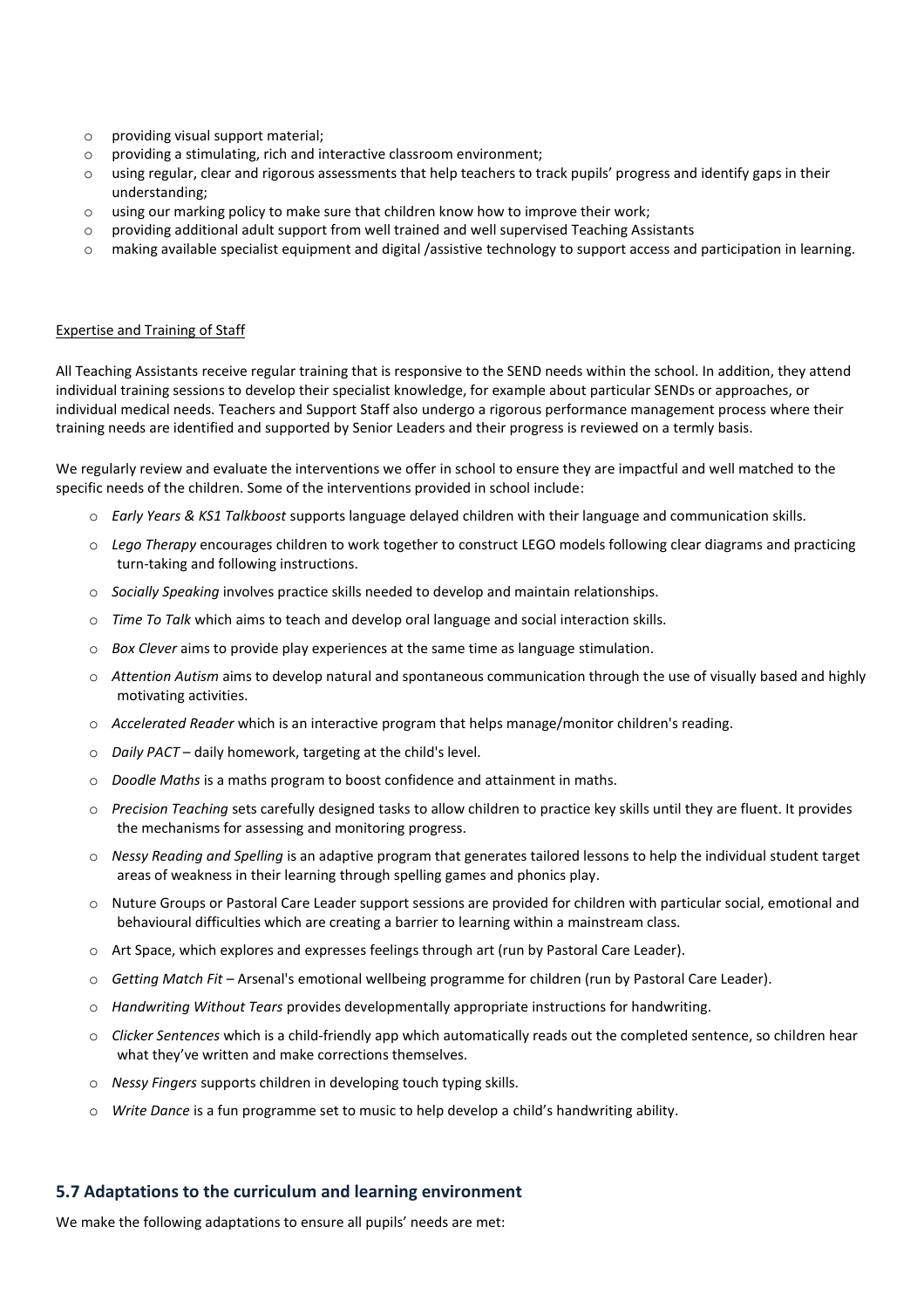- o Differentiating our curriculum to ensure all pupils are able to access it, for example, by grouping, 1:1 work, teaching style, content of the lesson, etc.
- o Adapting our resources and staffing
- o Using recommended aids, such as laptops, coloured overlays, visual timetables, larger font, etc.
- o Differentiating our teaching, for example, giving longer processing times, pre-teaching of key vocabulary, reading instructions aloud, etc.
- o Providing high-quality universal provision throughout the school, including visually supportive resources such as Colourful Semantics, Visual Timetables, Makaton and Widgit symbols to support understanding.

## **5.8 Additional support for learning**

Torriano Primary School has a wide range of links with different agencies and organisations who may provide direct support to individual or groups of children, or who may facilitate whole improvement and staff training. These services include:

- o The Health Service, through the school nurse
- o The Educational Psychology Service
- o The Primary Learning Support Service (Robson House- behaviour support)
- o Camden Language and Communication Service
- o Camden's attendance service
- o Social Services
- o CAMHS and MHST

## **5.9 Resource Allocation and Funding**

The Local Authority distributes Torriano Primary School Primary's SEND funding but our school decides how to spend this money. Like all mainstream schools, we have up to £6,000 from our SEND budget to spend on each child who needs additional support to make progress. The Interim Director of Inclusion , with the support of the Senior Leadership Team organises and plans the amount of additional in-class and external specialist support required by pupils at the level of SEND Support. Pupils at SEND Support level are funded by a combination of the existing budget and the school's notional SEND budget.

Camden Local Authority gives mainstream schools enough provision to allow them to spend up to a total of £10,750 on each pupil with SEND. If the evidence supports it, the Local Authority will make additional 'top up' funding available from what is called the 'High Needs Block'. The High Needs Block is money that the Local Authority will give a school when it is agreed that the child's needs cannot be met within a school's resources. The 'High Needs Block' is money held by the Local Authority to support more complex special educational needs. The High Needs Block provides:

- o Top-up funding, including the funding for EHC plans;
- o Any additional services or teams that are centrally funded.

All schools receive 'pupil premium' money to spend on improving the rate of progress for children who are eligible for free schools meals. This is because nationally there is a gap in educational attainment between the group of children receiving free school meals and the majority of children who do not. Please see our policy on Pupil Premium Funding (available on the website) for a full explanation of how Torriano Primary School spends this money.

## **5.11 Evaluating the effectiveness of SEN provision**

We evaluate the effectiveness of provision for pupils with SEN by:

- o Reviewing pupils' individual progress towards their goals each term (My Plan)
- o Reviewing the impact of interventions during Pupil Progress Meetings
- o Using pupil questionnaires
- o Monitoring by the SENCO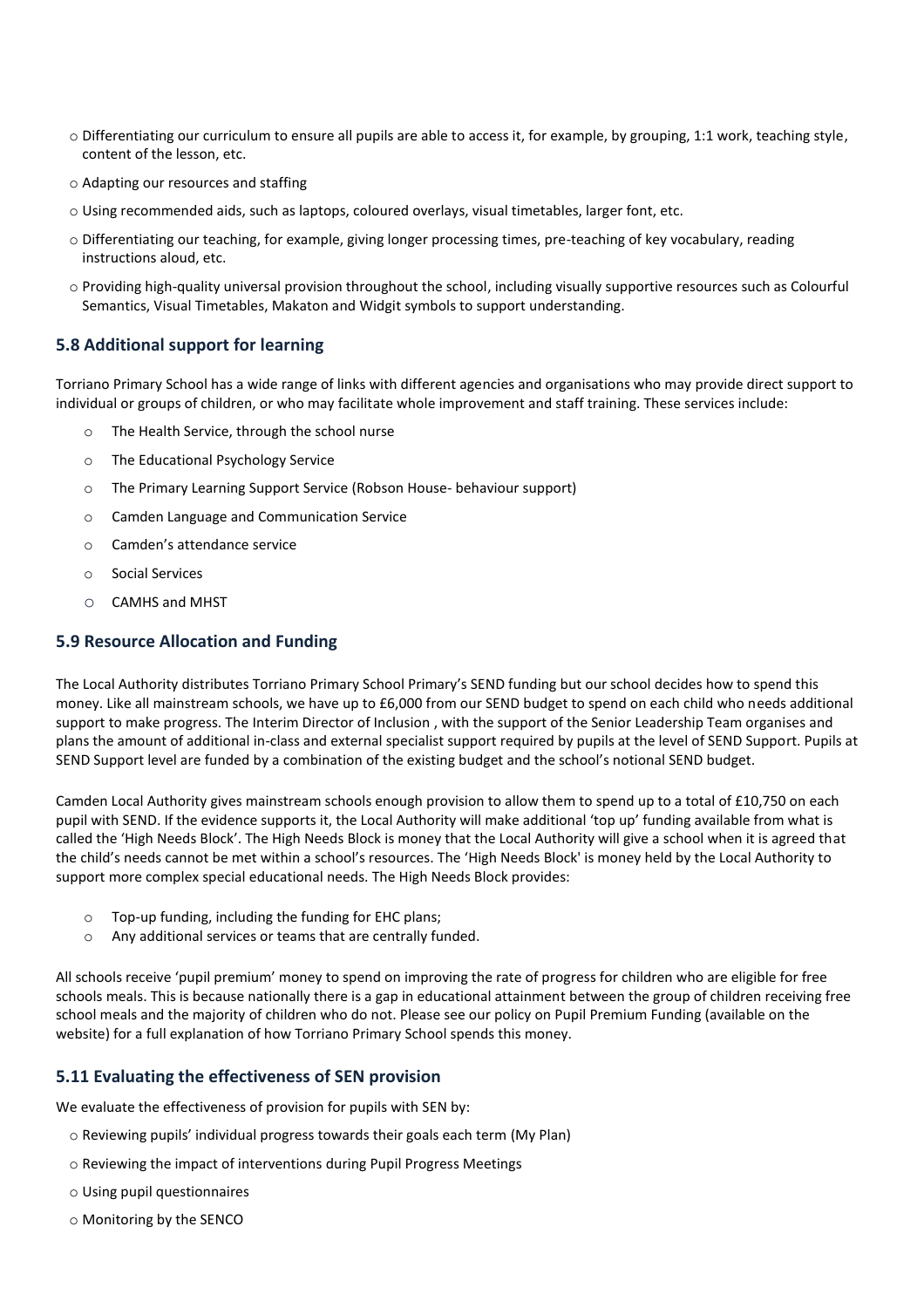- o Using provision maps to measure progress
- o Holding annual reviews for pupils with EHC plans

## **5.12 Enabling pupils with SEN to engage in activities available to those in the school who do not have SEN**

Torriano is committed to inclusion and we endeavour to ensure that the appropriate provision is made to cater for all children's needs. Children with SEND will be admitted to Torriano in line with the schools' admissions policy and on an equal basis with all other children according to the criteria set out, taking into account the suitability of the child to mainstream education, and availability of resources and facilities to meet that child's needs.

The school will work closely with outside agencies, health professionals and parents to ascertain whether a child has been identified as having SEND. If the school is alerted to the fact that a child may have a difficulty in learning, they will collect all relevant information and plan a relevant differentiated curriculum.

We are dedicated to inclusion and aim to ensure there are no barriers to pupils with SEN enjoying the same activities as other pupils in our school. All of our extra-curricular activities and school visits are available to all our pupils, including our before-and after-school clubs.

- o All pupils are encouraged to go on our residential trips which include Debden House, Burwell House and Paris.
- All pupils are encouraged to take part in sports day/school plays/special workshops.
- $\circ$  No pupil is ever excluded from taking part in these activities because of their SEN or disability.

### **5.13 Support for improving emotional and social development and mental health**

We are dedicated to supporting children's mental health and their emotional and social development. Further information can be found in our RSE, Mental Health, Behaviour and PSHE [Policies.](https://www.torriano.camden.sch.uk/school-info/school-policies/) 

Our Pastoral Care Leader supports children on a 1:1 basis and in small groups. We fund additional CAMHS support within school and are also supported by colleagues from the Mental Health Support Team in Schools (MHST).

We teach a values-based curriculum with frequent opportunities for children to develop their knowledge and understanding using the language of rights. We provide support for pupils to improve their emotional and social development in the following ways:

- o Pupils with SEN are encouraged to be part of the school council and all other councils and groups
- o Pupils with SEN are also encouraged to join before and after school provision and enjoy a range of wider opportunities

We have a zero tolerance approach to bullying.

## **5.14 Working with other agencies**

Torriano Primary School has a wide range of links with different agencies and organisations who may provide direct support to individual or groups of children, or who may facilitate whole improvement and staff training. These services include:

- The Health Service, through the school nurse
- The Educational Psychology Service
- Occupational Therapy Service
- Camden Language and Communication Service
- The Primary Learning Support Service (Robson House- behaviour support)
- Camden's attendance service
- Social Services
- CAMHS

For more information on these and other services available in our school, please see Torriano Primary School's Local Offer on ou[r website.](https://www.torriano.camden.sch.uk/)

### **5.15 Complaints about SEN provision**